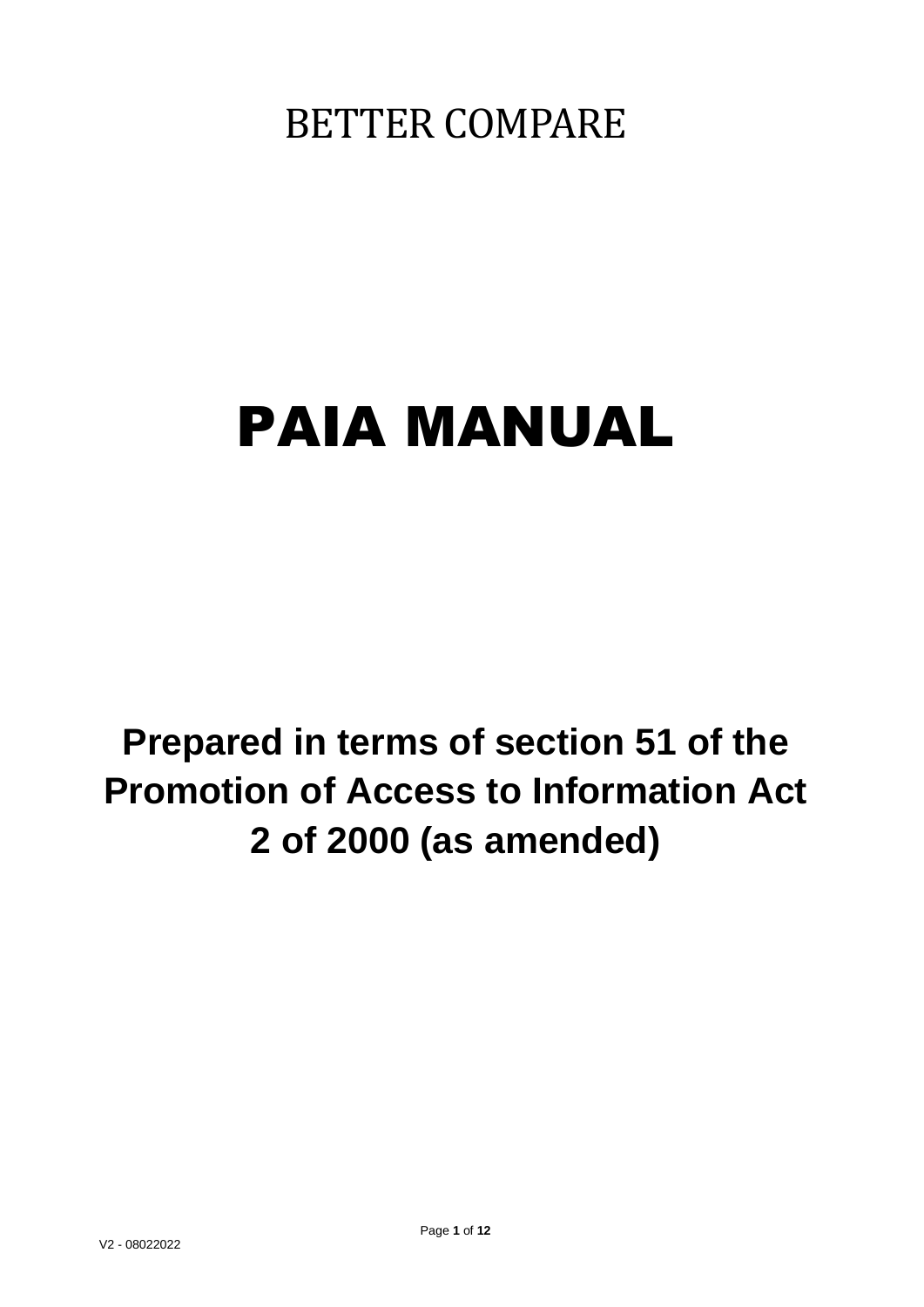# **TABLE OF CONTENTS**

## **Contents**

| 1 <sub>1</sub> |                                                                                                                             |  |
|----------------|-----------------------------------------------------------------------------------------------------------------------------|--|
| 2.             |                                                                                                                             |  |
| 3.             | KEY CONTACT DETAILS FOR ACCESS TO INFORMATION HELD BY BETTER                                                                |  |
| 4.             | GUIDE ON HOW TO USE PAIA AND HOW TO OBTAIN ACCESS TO THE GUIDE 5                                                            |  |
| 6.             | DESCRIPTION OF THE RECORDS OF BETTER COMPARE WHICH ARE<br>AVAILABLE IN ACCORDANCE WITH ANY OTHER LEGISLATION 9              |  |
| 7 <sub>1</sub> | DESCRIPTION OF THE SUBJECTS ON WHICH THE BODY HOLDS RECORDS AND<br>CATEGORIES OF RECORDS HELD ON EACH SUBJECT BY THE BETTER |  |
| 8.             |                                                                                                                             |  |
| 9.             |                                                                                                                             |  |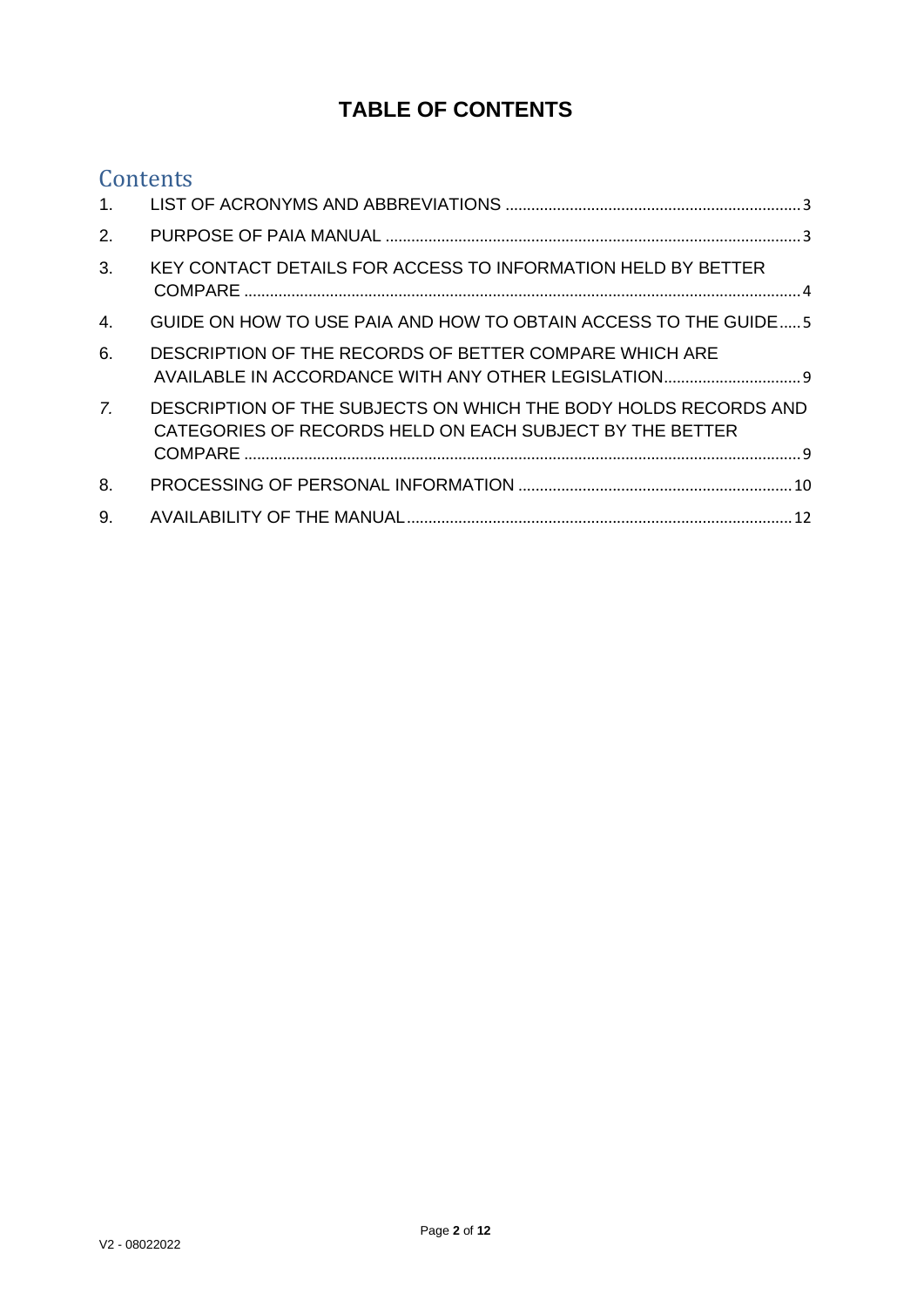## <span id="page-2-0"></span>**1. LIST OF ACRONYMS AND ABBREVIATIONS**

| 1.1 | "MD"           | <b>Managing Director</b>                                            |
|-----|----------------|---------------------------------------------------------------------|
| 1.2 | "DIO"          | Deputy Information Officer;                                         |
|     | 1.3 "FIRM"     | <b>Better Compare</b>                                               |
| 1.4 | "IO"           | Information Officer;                                                |
| 1.5 | "Minister"     | Minister of Justice and Correctional Services;                      |
|     | 1.6 "PAIA"     | Promotion of Access to Information Act No. 2 of 2000(as<br>Amended; |
|     | 1.7 "POPIA"    | Protection of Personal Information Act No.4 of 2013;                |
| 1.8 | "Regulator"    | Information Regulator; and                                          |
|     | 1.9 "Republic" | Republic of South Africa                                            |

## <span id="page-2-1"></span>**2. PURPOSE OF PAIA MANUAL**

This PAIA Manual is useful for the public to-

- 2.1 check the categories of records held by the firm, that is available without a person having to submit a formal PAIA request;
- 2.2 have a sufficient understanding of how to request access to a record of the firm, by describing the subjects on which the firm holds records and the categories of records held on each subject;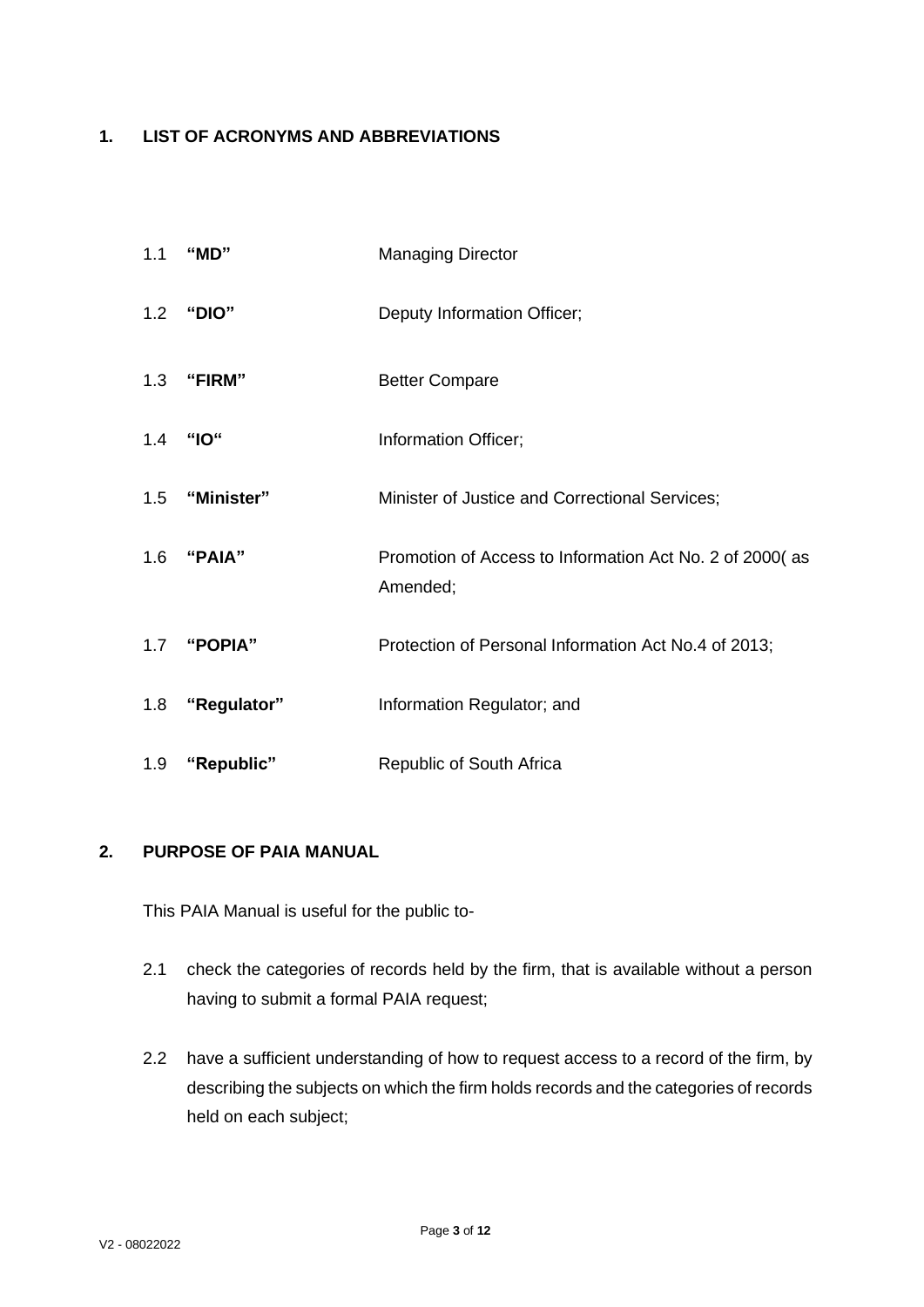- 2.3 know the description of the records of the firm which are available under any other legislation:
- 2.4 access all the relevant contact details of the Information Officer and Deputy Information Officer who will assist the public with the records they intend to access;
- 2.5 know the description of the guide on how to use PAIA, as updated by the Regulator and how to obtain access to it;
- 2.6 know if the firm will process personal information, the purpose of the processing of personal information and the description of the categories of data subjects and the information or categories of information relating thereto;
- 2.7 know the description of the categories of data subjects and the information or categories of information relating thereto;
- 2.8 know the recipients or categories of recipients to whom the personal information may be supplied;
- 2.9 know if the firm has planned to transfer or process personal information outside the Republic of South Africa and the recipients or categories of recipients to whom the personal information may be supplied; and
- 2.10 know whether the firm has appropriate security measures to ensure the confidentiality, integrity and availability of the personal information which is to be processed.

## <span id="page-3-0"></span>**3. KEY CONTACT DETAILS FOR ACCESS TO INFORMATION HELD BY BETTER COMPARE**

### 3.1. **Managing Director**

| Name:  | <b>Michael David Williams</b> |
|--------|-------------------------------|
| Tel:   | 031 267 7700                  |
| Email: | Mike@dmfinc.co.za             |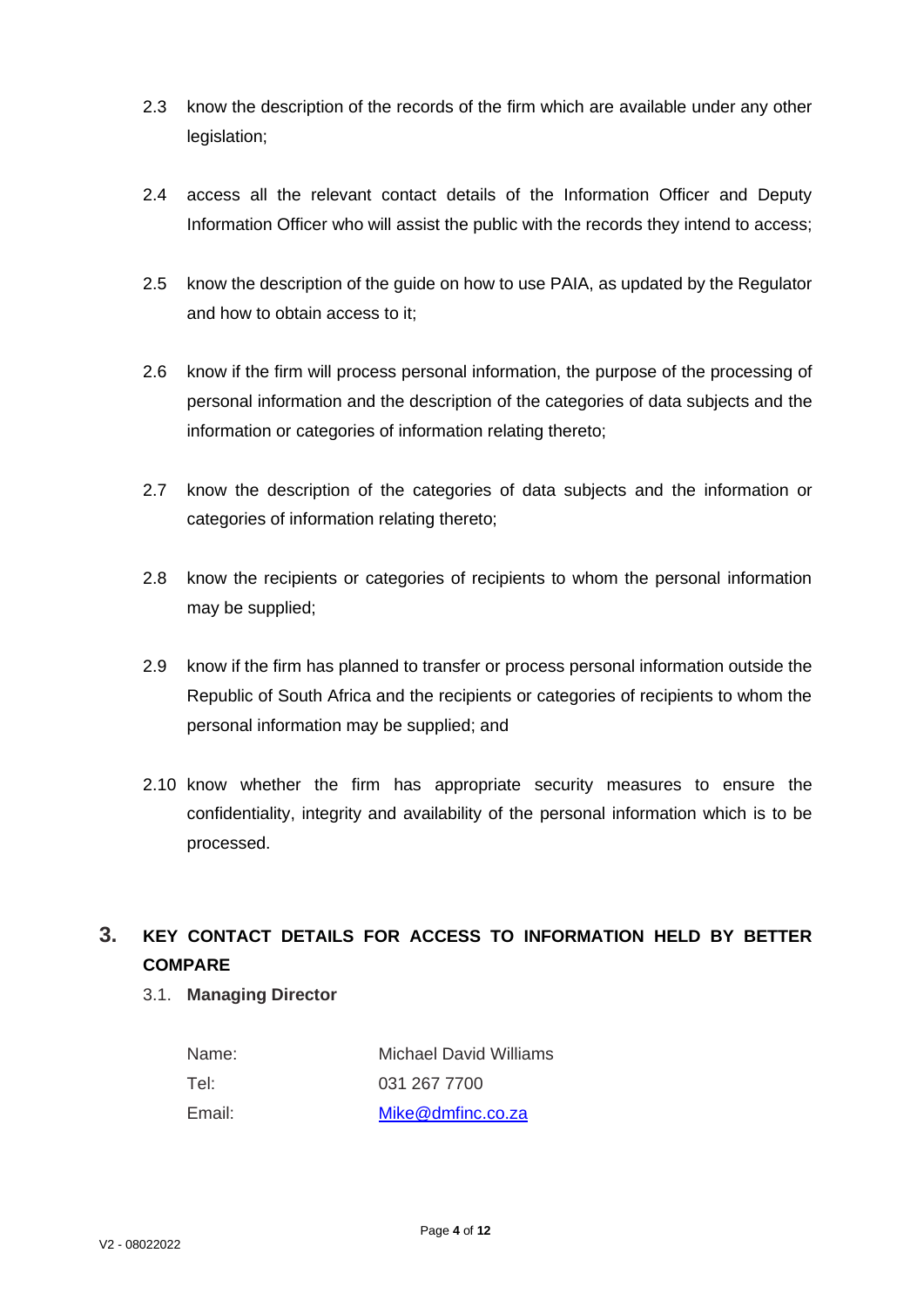## 3.2. **Information Officer**

| Name:  | Kalay Munsami             |
|--------|---------------------------|
| Tel:   | 031 538 1745              |
| Email: | trish@bettercompare.co.za |

### 3.3 Access to information general contacts

Email: [compliance@better-compare.co.za](mailto:compliance@better-compare.co.za)

### 3.4 **National or Head Office**

| Postal Address:          |                                                                                  |
|--------------------------|----------------------------------------------------------------------------------|
|                          | 24 Flanders Drive, Mount Edgecombe, Durban, KwaZulu                              |
|                          | Natal, South Africa, 4300                                                        |
| <b>Physical Address:</b> | 24 Flanders Drive, Mount Edgecombe, Durban, KwaZulu<br>Natal, South Africa, 4300 |
| Telephone:               | 031 538 1745                                                                     |
| Email:                   | info@bettercompare.co.za                                                         |
| Website:                 | https://www.bettercompare.co.za/                                                 |

## <span id="page-4-0"></span>**4. GUIDE ON HOW TO USE PAIA AND HOW TO OBTAIN ACCESS TO THE GUIDE**

- 4.1. The Regulator has, in terms of section 10(1) of PAIA, as amended, updated and made available the revised Guide on how to use PAIA ("Guide"), in an easily comprehensible form and manner, as may reasonably be required by a person who wishes to exercise any right contemplated in PAIA and POPIA.
- 4.2. The Guide is available in each of the official languages and in braille.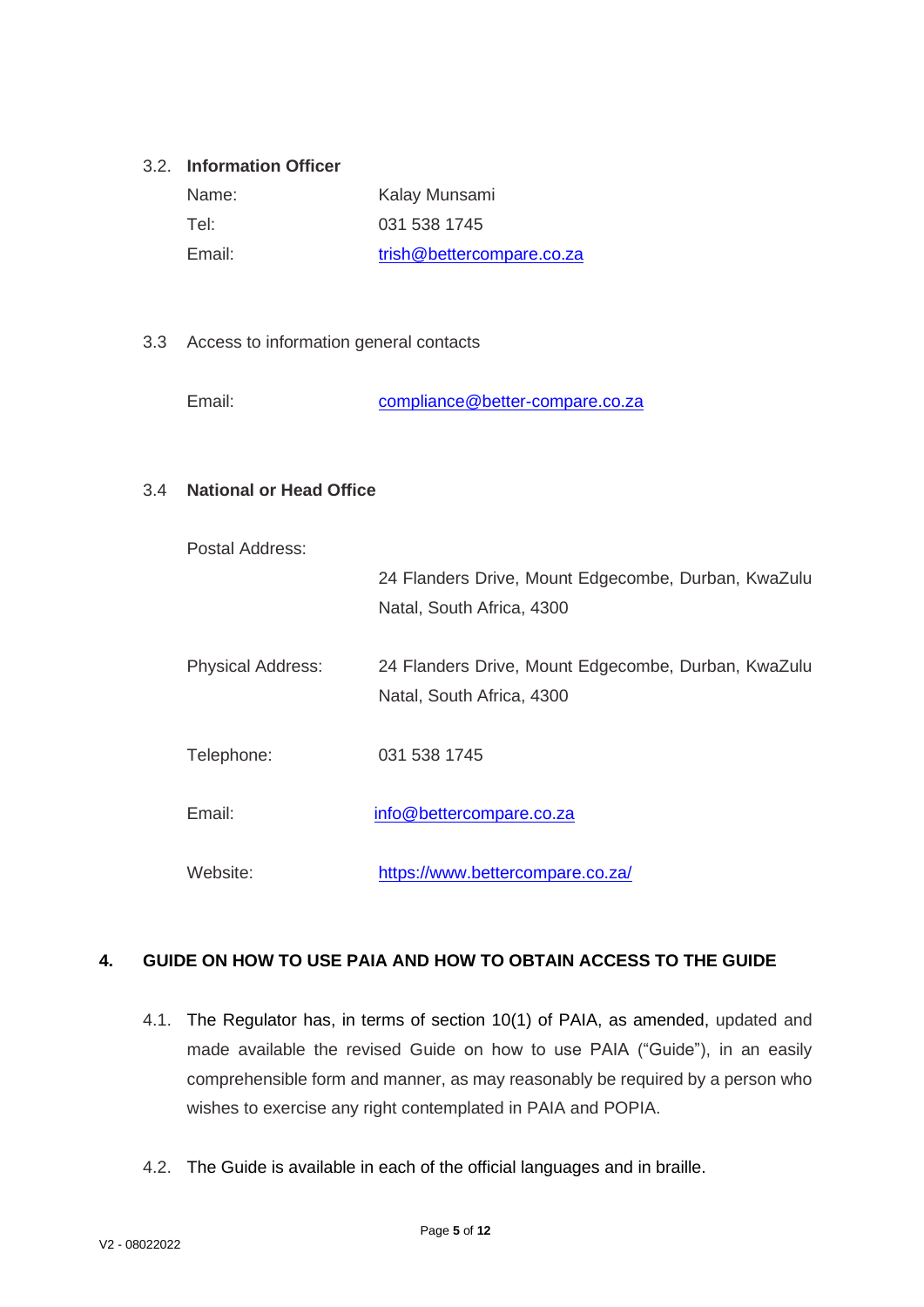- 4.3. The aforesaid Guide contains the description of-
	- 4.3.1. the objects of PAIA and POPIA;
	- 4.3.2. the postal and street address, phone and fax number and, if available, electronic mail address of-
		- 4.3.2.1. the Information Officer of every public body, and
		- 4.3.2.2. every Deputy Information Officer of every public and private body designated in terms of section  $17(1)$  of PAIA<sup>1</sup> and section 56 of POPIA<sup>2</sup>;
	- 4.3.3. the manner and form of a request for-
		- 4.3.3.1. access to a record of a public body contemplated in section 11 $3$ ; and
		- 4.3.3.2. access to a record of a private body contemplated in section  $50<sup>4</sup>$ ;
	- 4.3.4. the assistance available from the IO of a public body in terms of PAIA and POPIA;
	- 4.3.5. the assistance available from the Regulator in terms of PAIA and POPIA;

<sup>1</sup> Section 17(1) of PAIA- *For the purposes of PAIA, each public body must, subject to legislation governing the employment of personnel of the public body concerned, designate such number of persons as deputy information officers as are necessary to render the public body as accessible as reasonably possible for requesters of its records.*

*<sup>2</sup> Section 56(a) of POPIA- Each public and private body must make provision, in the manner prescribed in section 17 of the Promotion of Access to Information Act, with the necessary changes, for the designation of such a number of persons, if any, as deputy information officers as is necessary to perform the duties and responsibilities as set out in section 55(1) of POPIA.*

*<sup>3</sup> Section 11(1) of PAIA- A requester must be given access to a record of a public body if that requester complies with all the*  procedural requirements in PAIA relating to a request for access to that record; and access to that record is not refused in terms of *any ground for refusal contemplated in Chapter 4 of this Part.*

<sup>4</sup> *Section 50(1) of PAIA- A requester must be given access to any record of a private body if-*

*a) that record is required for the exercise or protection of any rights;*

*b) that person complies with the procedural requirements in PAIA relating to a request for access to that record; and*

*c) access to that record is not refused in terms of any ground for refusal contemplated in Chapter 4 of this Part.*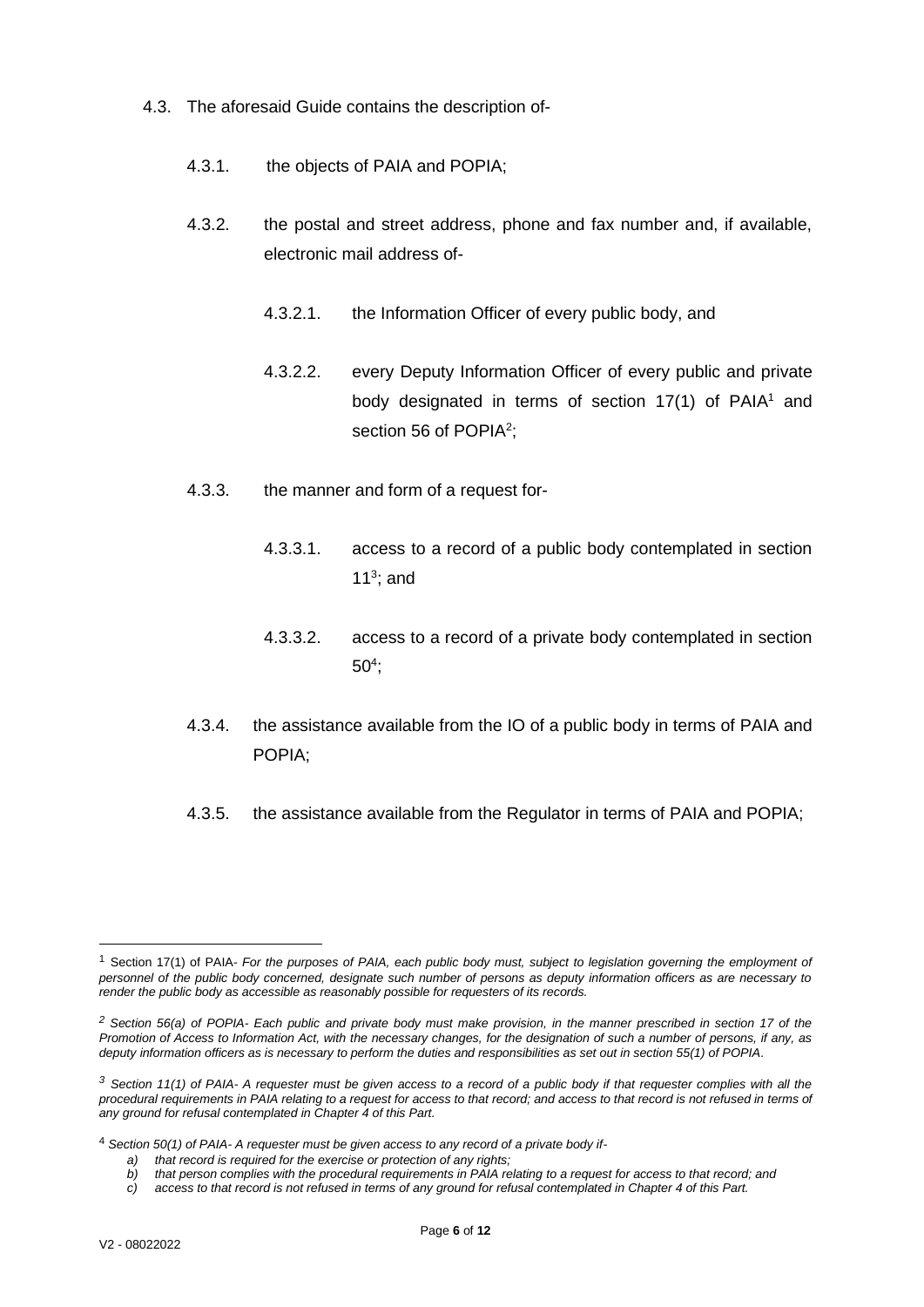- 4.3.6. all remedies in law available regarding an act or failure to act in respect of a right or duty conferred or imposed by PAIA and POPIA, including the manner of lodging-
	- 4.3.6.1. an internal appeal;
	- 4.3.6.2. a complaint to the Regulator; and
	- 4.3.6.3. an application with a court against a decision by the information officer of a public body, a decision on internal appeal or a decision by the Regulator or a decision of the head of a private body;
- 4.3.7. the provisions of sections  $14<sup>5</sup>$  and  $51<sup>6</sup>$  requiring a public body and private body, respectively, to compile a manual, and how to obtain access to a manual;
- 4.3.8. the provisions of sections  $15<sup>7</sup>$  and  $52<sup>8</sup>$  providing for the voluntary disclosure of categories of records by a public body and private body, respectively;
- 4.3.9. the notices issued in terms of sections  $22^9$  and  $54^{10}$  regarding fees to be paid in relation to requests for access; and
- 4.3.10. the regulations made in terms of section 92<sup>11</sup>.

*<sup>5</sup> Section 14(1) of PAIA- The information officer of a public body must, in at least three official languages, make available a manual containing information listed in paragraph 4 above.*

*<sup>6</sup> Section 51(1) of PAIA- The head of a private body must make available a manual containing the description of the information listed in paragraph 4 above.*

*<sup>7</sup>Section 15(1) of PAIA- The information officer of a public body, must make available in the prescribed manner a description of the categories of records of the public body that are automatically available without a person having to request access*

*<sup>8</sup> Section 52(1) of PAIA- The head of a private body may, on a voluntary basis, make available in the prescribed manner a description of the categories of records of the private body that are automatically available without a person having to request access*

*<sup>9</sup> Section 22(1) of PAIA- The information officer of a public body to whom a request for access is made, must by notice require the requester to pay the prescribed request fee (if any), before further processing the request.*

<sup>10</sup> *Section 54(1) of PAIA- The head of a private body to whom a request for access is made must by notice require the requester to pay the prescribed request fee (if any), before further processing the request.*

*<sup>11</sup> Section 92(1) of PAIA provides that –"The Minister may, by notice in the Gazette, make regulations regarding- (a) any matter which is required or permitted by this Act to be prescribed;*

*<sup>(</sup>b) any matter relating to the fees contemplated in sections 22 and 54;*

*<sup>(</sup>c) any notice required by this Act;*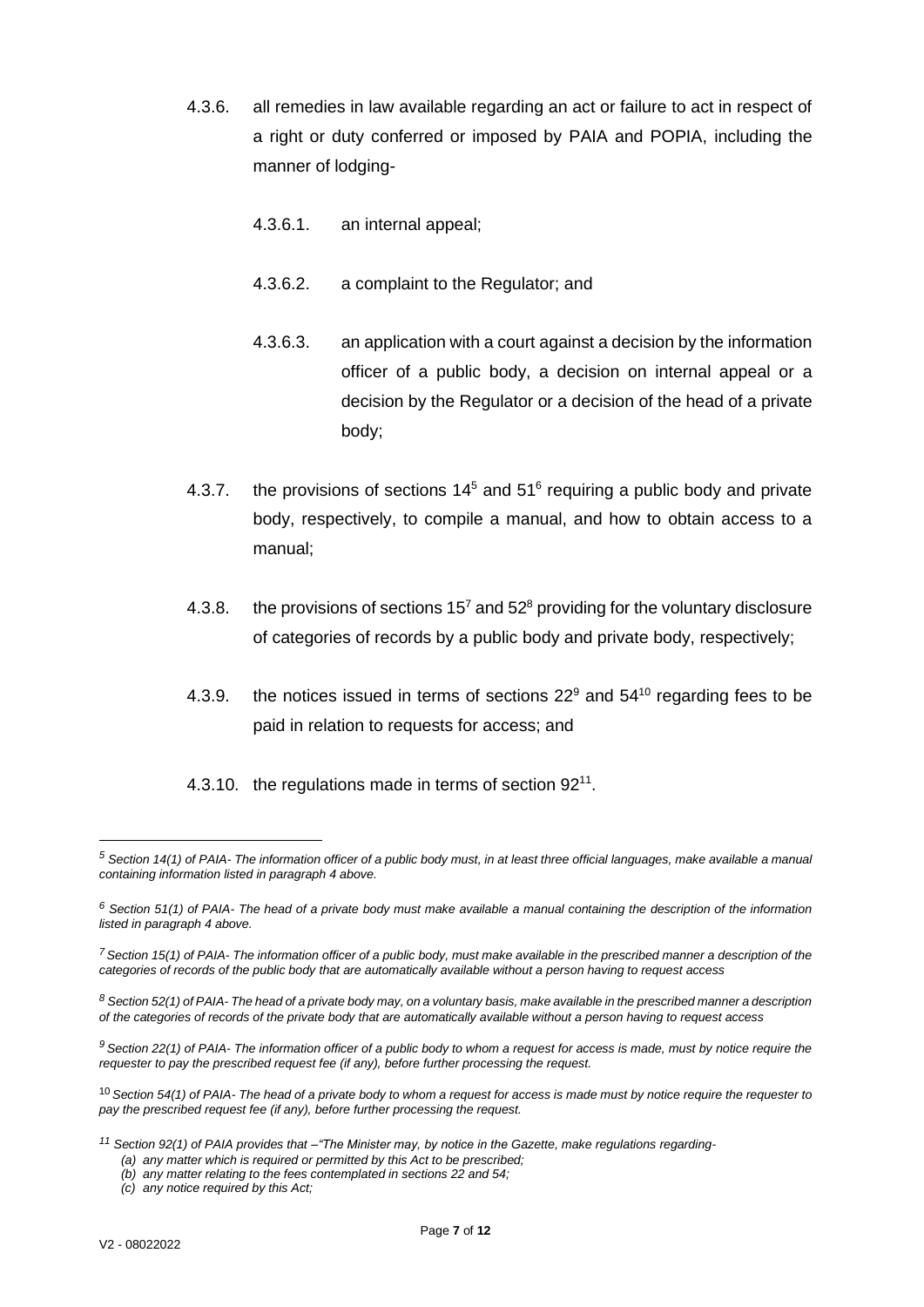- 4.4. Members of the public can inspect or make copies of the Guide from the offices of the public and private bodies, including the office of the Regulator, during normal working hours.
- 4.5. The Guide can also be obtained-
	- 4.5.1. upon request to the Information Officer;
	- 4.5.2. from the website of the Regulator [\(https://www.justice.gov.za/inforeg/\)](https://www.justice.gov.za/inforeg/).
- 4.6 A copy of the Guide is also available in the following two official languages, for public inspection during normal office hours-
	- 4.6.1 English and isiZulu

## **5. CATEGORIES OF RECORDS OF BETTER COMPARE WHICH ARE AVAILABLE WITHOUT A PERSON HAVING TO REQUEST ACCESS**

| <b>Category of records</b>   | <b>Types of the Record</b> | Available on Website |  |
|------------------------------|----------------------------|----------------------|--|
| <b>Statutory Disclosures</b> | Legal                      | X                    |  |
| <b>Complaints Procedure</b>  | Legal                      | X                    |  |
| Contact<br>Company           | General                    | X                    |  |
| <b>Details</b>               |                            |                      |  |
| <b>Privacy Policy</b>        | Legislative                | Χ                    |  |
| <b>Complaints Procedure</b>  | Legislative                | X                    |  |

*<sup>(</sup>d) uniform criteria to be applied by the information officer of a public body when deciding which categories of records are to be made available in terms of section 15; and*

*<sup>(</sup>e) any administrative or procedural matter necessary to give effect to the provisions of this Act."*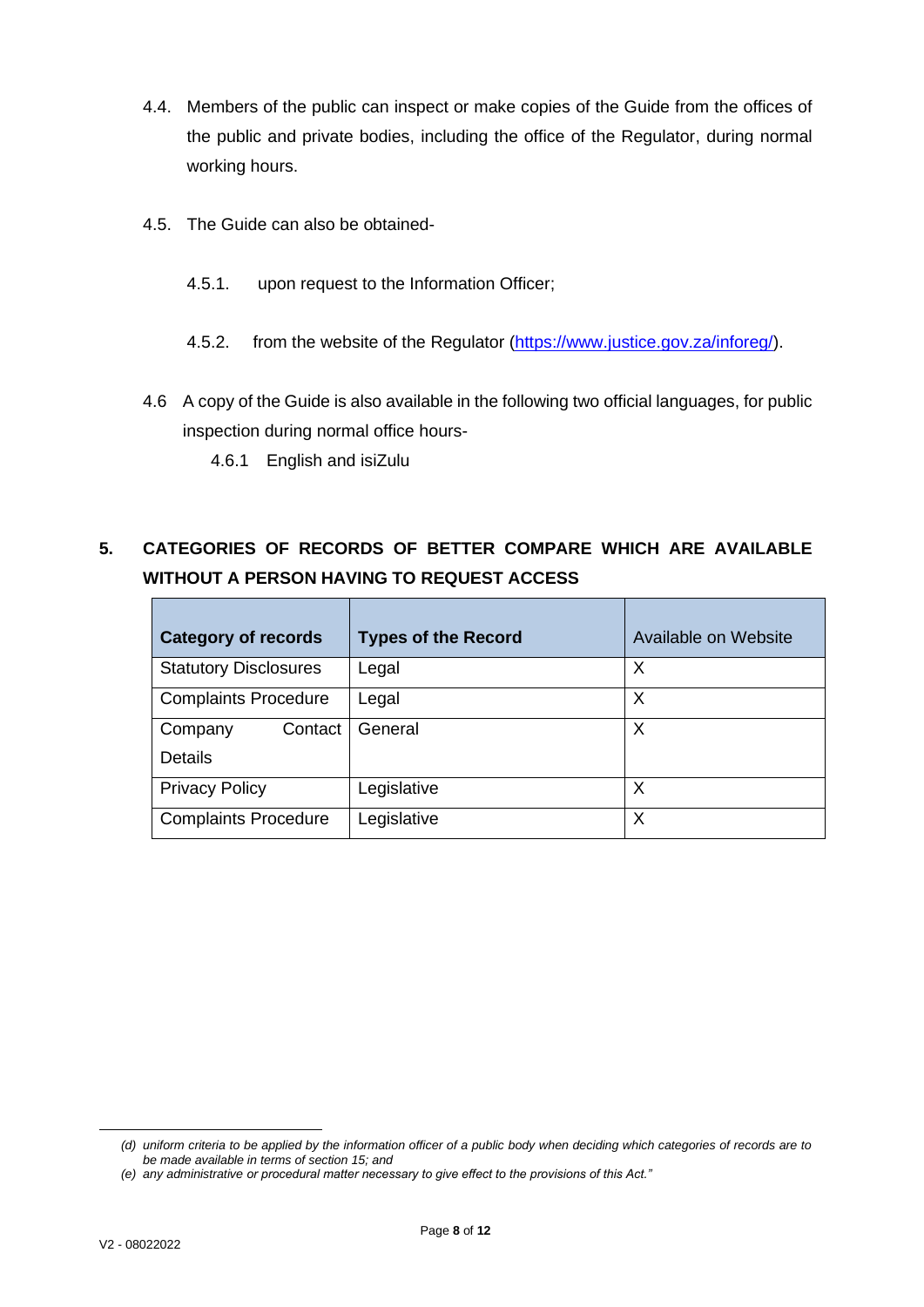## <span id="page-8-0"></span>**6. DESCRIPTION OF THE RECORDS OF BETTER COMPARE WHICH ARE AVAILABLE IN ACCORDANCE WITH ANY OTHER LEGISLATION**

| <b>Category of Records</b>              | <b>Applicable Legislation</b>                       |
|-----------------------------------------|-----------------------------------------------------|
| <b>Company Registration Certificate</b> | Companies Act 71 of 2008                            |
| <b>PAIA Manual</b>                      | Promotion of Access to Information Act 2 of<br>2000 |
| <b>FSCA License Certificate</b>         | <b>FAIS Act</b>                                     |
| <b>Privacy Policy</b>                   | Protection of Personal Information Act              |

<span id="page-8-1"></span>*7.* **DESCRIPTION OF THE SUBJECTS ON WHICH THE BODY HOLDS RECORDS AND CATEGORIES OF RECORDS HELD ON EACH SUBJECT BY THE BETTER COMPARE**

| Subjects on which the body<br>holds records |            |        |                      |                                | <b>Categories of records</b>       |       |        |
|---------------------------------------------|------------|--------|----------------------|--------------------------------|------------------------------------|-------|--------|
| Strategic                                   | Documents, | Plans, | Annual               | Reports,                       | <b>Business</b>                    | Plan, | Annual |
| Proposals                                   |            |        |                      | Performance Plan.              |                                    |       |        |
| Human Resources                             |            |        |                      | - HR policies and procedures   |                                    |       |        |
|                                             |            |        |                      | - Employees records            |                                    |       |        |
|                                             |            |        |                      | - Workmans Compensation        |                                    |       |        |
|                                             |            |        |                      |                                | - Unemployment Insurance Fund      |       |        |
|                                             |            |        | - Skills Development |                                |                                    |       |        |
|                                             |            |        |                      | - Health & Safety Policy       |                                    |       |        |
|                                             |            |        | - COVID Policy       |                                |                                    |       |        |
|                                             |            |        |                      |                                |                                    |       |        |
| Finance                                     |            |        |                      | - Audited Financial Statements |                                    |       |        |
|                                             |            |        |                      | - SARS Letter of Good standing |                                    |       |        |
|                                             |            |        |                      |                                | - Professional Indemnity Insurance |       |        |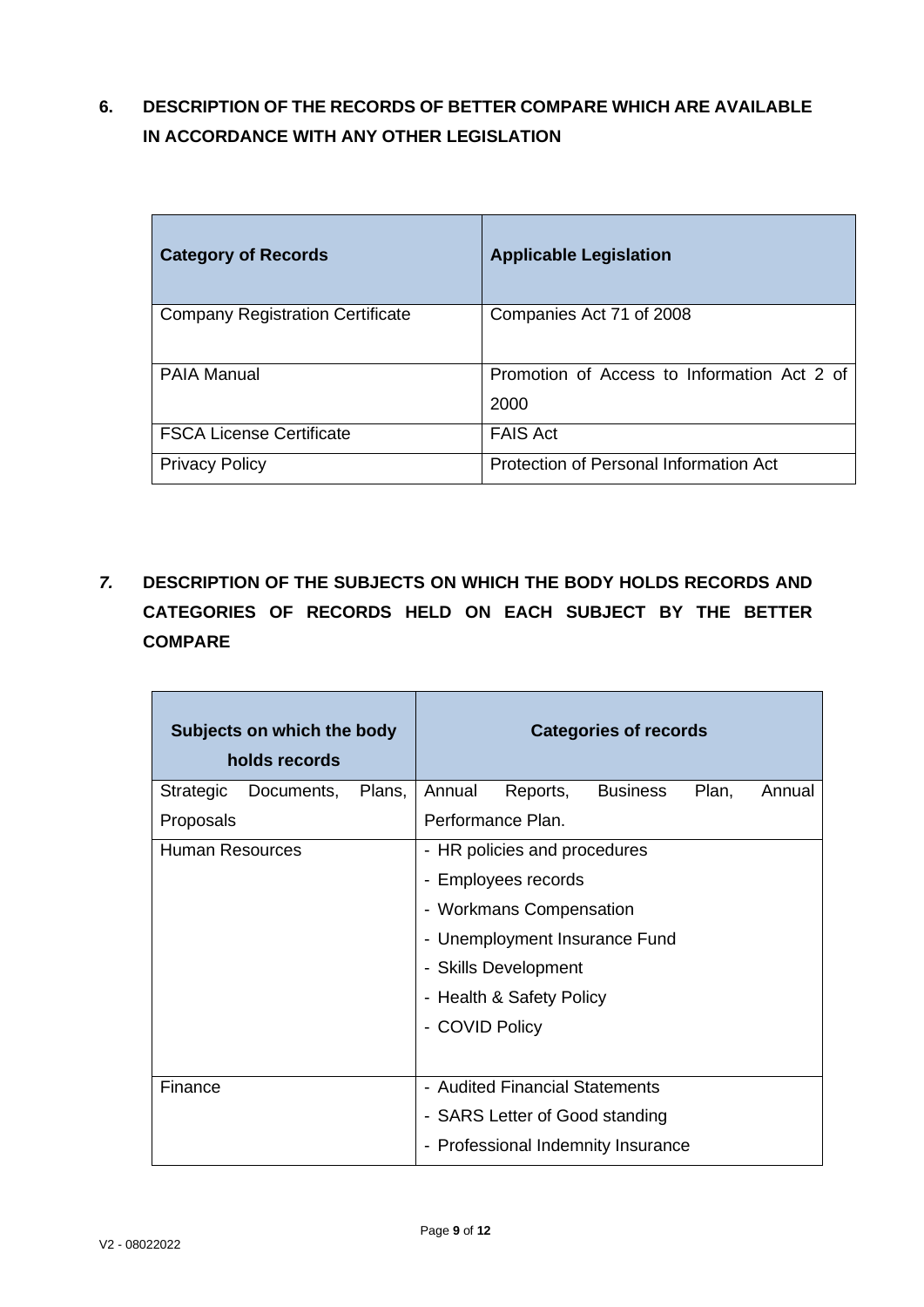## <span id="page-9-0"></span>**8. PROCESSING OF PERSONAL INFORMATION**

#### **8.1 Purpose of Processing Personal Information**

- 8.1.1 Better Compare offers the services of a comparison site to consumers in South Africa. Consumers can compare prices of financial products within the marketplace to assist them in making an informed decision on financial products that are suitable for them. As a result of the service, the firm offers to the public, certain categories of personal information must be collected and processed to return accurate comparisons to the consumer.
- 8.1.2 Better Compare conducts its business with various suppliers. Supplier information is collected and processed as part of the firms onboarding process and payment of services provided or gained.
- 8.1.3 The firm also collects and processes information of its employee, this is necessary, to ensure fit and proper requirements are followed in line with Basic Conditions of Employment, employees salaries are paid, and all relevant labour laws are adhered to as an employer.

## **8.2 Description of the categories of Data Subjects and the information or categories of information relating thereto**

| <b>Categories of Data</b><br><b>Subjects</b> | Personal Information that may be processed         |
|----------------------------------------------|----------------------------------------------------|
| Customers / Clients                          | name, address, Identity numbers, employment status |
|                                              | and bank details                                   |
| <b>Service Providers</b>                     | names, registration number, vat numbers, address,  |
|                                              | trade secrets and bank details                     |
| Employees                                    | address, qualifications, gender and race           |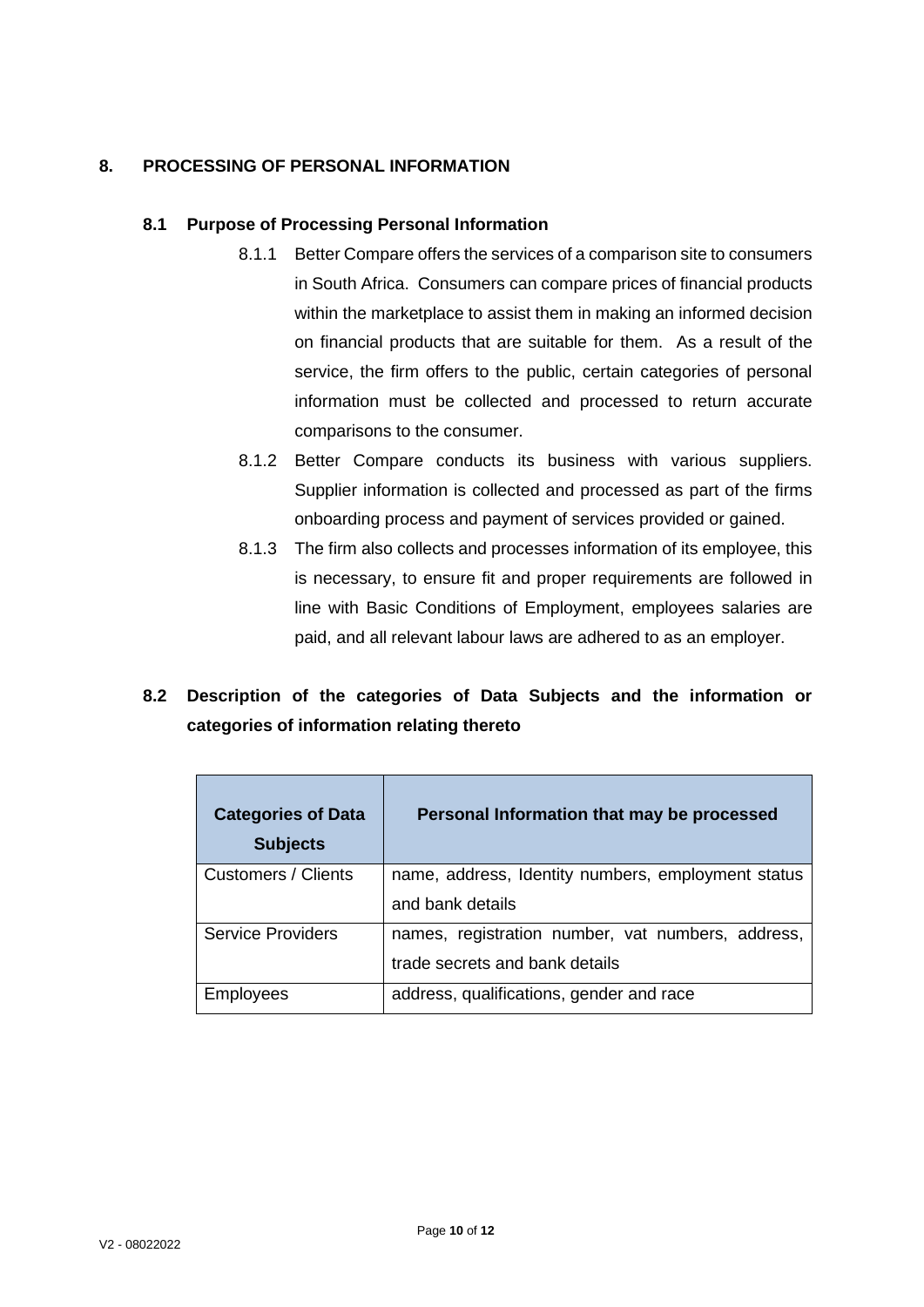**8.3 The recipients or categories of recipients to whom the personal information may be supplied**

| Category of personal information      | Recipients or Categories of Recipients to<br>whom the personal information may be<br>supplied |
|---------------------------------------|-----------------------------------------------------------------------------------------------|
| Identity number<br>Employee<br>and    | VIP Payroll, Unemployment Insurance Fund,                                                     |
| names and qualifications              | SARS, Financial Services Conduct Authority,                                                   |
|                                       | <b>Masthead Compliance</b>                                                                    |
| Consumer Identity Number, Name        | Vehicle Insurers, Life Insurers, Credit Providers,                                            |
| and Surname, Employment details,      | Medical Aid providers,                                                                        |
| Bank Details, Address Details,        |                                                                                               |
| existing insurance details, financial |                                                                                               |
| standing details                      |                                                                                               |
| Supplier Information                  | Masthead, FIC where applicable                                                                |

## **8.4 Planned transborder flows of personal information**

No personal information is stored outside the Republic of South Africa

## **8.5 General description of Information Security Measures to be implemented by the responsible party to ensure the confidentiality, integrity and availability of the information**

- 8.5.1 Source code is stored and protected to ensure that data therein is managed as per the Organisation's requirements.
- 8.5.2 Stringent session management controls are deployed to ensure that a user's session is not compromised.
- 8.5.3 Error messages are configured not to contain sensitive information, including system details, account information or cryptographic information.
- 8.5.4 Information used in application service transactions is protected to prevent incomplete transmission, miss-routing, unauthorised message alteration, unauthorised disclosure and unauthorised message duplication or replay.